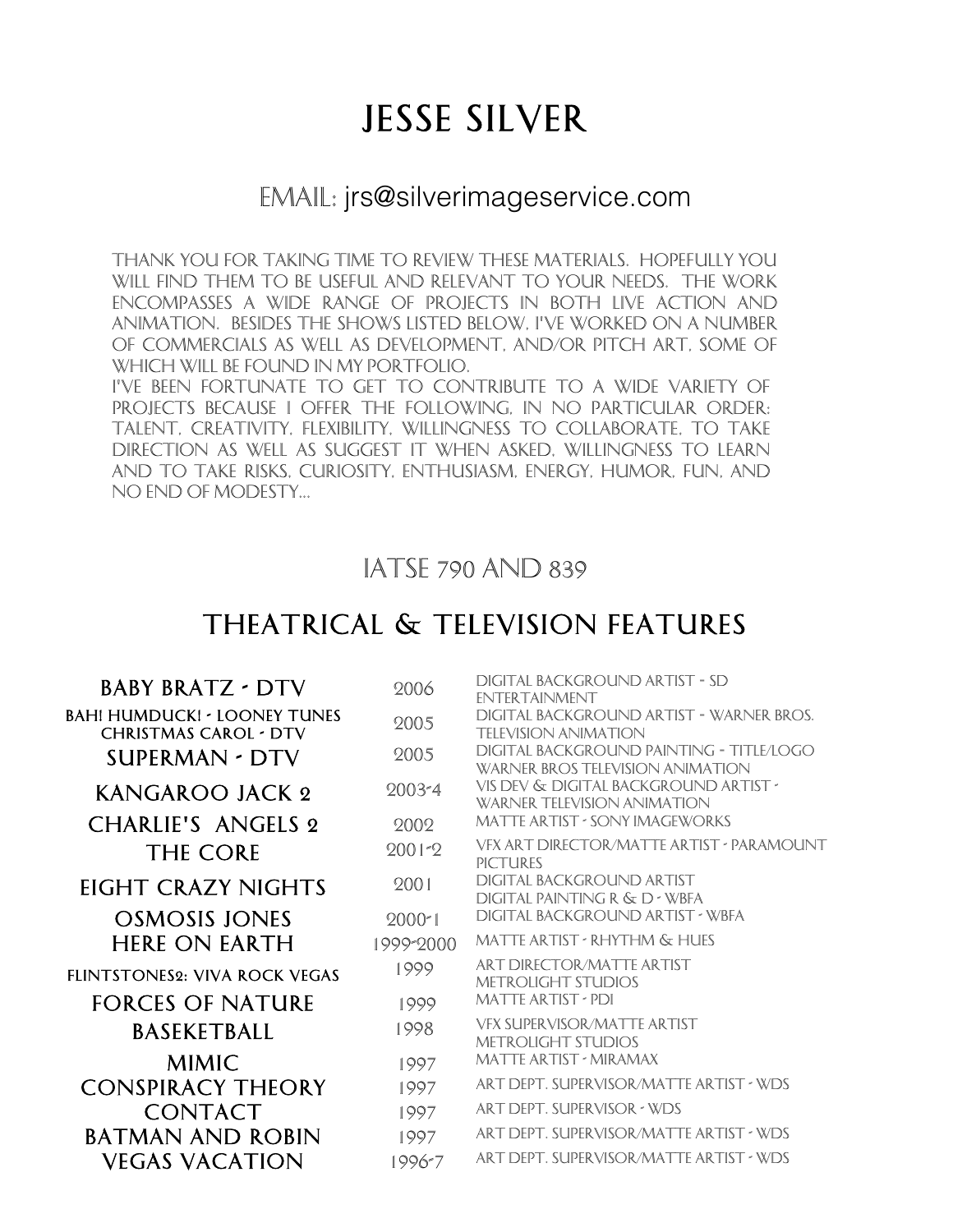| <b>MY FELLOW AMERICANS</b>                      | 1996       | ART DEPARTMENT SUPERVISOR/<br>ILLUSTRATOR/MATTE ARTIST · WDS                                                 |
|-------------------------------------------------|------------|--------------------------------------------------------------------------------------------------------------|
| <b>ROSEWOOD</b>                                 | 1996       | <b>VISUAL EFFECTS SUPERVISOR - WDS</b>                                                                       |
| <b>MARS ATTACKS!</b>                            | 1996       | ART DEPT. SUPERVISOR/VFX ART<br><b>DIRECTOR/MATTE ARTIST - WDS</b>                                           |
| T REX                                           | 1995       | MATTE ARTIST/LAYOUT - WBIT                                                                                   |
| A LITTLE PRINCESS                               | 1994-5     | CO-VFX SUPERVISOR/MATTE ARTIST - WBIT                                                                        |
| <b>BATMAN FOREVER</b>                           | 1994       | VISUAL DEVELOPMENT - DIGITAL GOTHAM -<br>DIGITAL MATTE PAINTINGS - WBIT                                      |
| <b>WAGONS EAST</b>                              | 1994       | <b>DIGITAL MATTE PAINTING/ DESIGN</b>                                                                        |
| <b>WOODSTOCK 25TH</b><br><b>ANNIVERSARY</b>     | 1994       | SUPERVISOR OF DIGITAL PAINTBOX RESTORATION<br>$\sim$ WBIT                                                    |
| <b>MY SUMMER STORY</b>                          | 1994       | DIGITAL MATTE PAINTING DESIGN AND<br><b>SUPERVISION - CRUISE &amp; CO</b>                                    |
| <b>CONEHEADS</b>                                | 1993       | DIGITAL MATTE PAINTING DESIGN AND<br>SUPERVISION, MINIATURE PLATE SUPERVISION -<br><b>PARAMOUNT PICTURES</b> |
| <b>THE TOMMYKNOCKERS</b>                        | 1993       | DIGITAL DESIGNER AND MATTE PAINTER - PMP<br>DIGITAL DESIGNER/PAINTER/SUPERVISOR/                             |
| <b>SUPER MARIO BROS.</b>                        | 1993       | <b>STORYBOARDS - LIGHTMOTIVE</b>                                                                             |
| <b>MUTANT TEENAGE NINJA</b><br><b>TURTLES 3</b> | 1992       | <b>MATTE PAINTER - PMP</b>                                                                                   |
| <b>HEIDI</b>                                    | 1992       | <b>DESIGNER/MATTE PAINTER - STARGATE FILMS</b>                                                               |
| <b>SHADOW HUNTER</b>                            | 1992       | SUPERVISOR/DESIGNER/PAINTER - PMP                                                                            |
| <b>THE WATER ENGINE</b>                         | 1992       | SUPERVISOR/DESIGNER/PAINTER                                                                                  |
| <b>FREEJACK</b>                                 | 1992       | DESIGNER/MATTE PAINTER/STORYBOARDS * DQ                                                                      |
| <b>AFTERBURN</b>                                | 1991       | PLATE SUPERVISOR/ DESIGNER/MATTE PAINTER *<br><b>STARGATE FILMS</b>                                          |
| <b>MOBSTERS</b>                                 | 1991       | <b>DESIGNER/MATTE PAINTER - CFI</b>                                                                          |
| HARLEY DAVIDSON & THE MARLBORO<br><b>MAN</b>    | 1991       | <b>MATTE PAINTER</b>                                                                                         |
| MOM & DAD SAVE THE<br><b>WORLD</b>              | 1991       | <b>DESIGNER/MATTE PAINTER - PMP</b>                                                                          |
| <b>HIGHLANDER 2</b>                             | 1990       | SUPERVISOR/DESIGNER/PAINTER - STARGATE FILMS                                                                 |
| <b>GREENCARD</b>                                | 1990       | SUPERVISOR/DESIGNER/PAINTER - DQ                                                                             |
| <b>TOTAL RECALL</b>                             | 1990       | <b>MATTE PAINTER - DQ</b>                                                                                    |
| PLYMOUTH                                        | 1990       | DESIGNER/MATTE PAINTER - GARBER/GREEN                                                                        |
| <b>TIMEBOMB</b>                                 | 1990       | DESIGNER/MATTE PAINTER - GARBER/GREEN                                                                        |
| <b>FIRE AND RAIN</b>                            | 1989       | SUPERVISOR/DESIGNER/PAINTER - CRC                                                                            |
| <b>OUTPOST</b>                                  | 1989       | <b>DESIGNER/PAINTER</b>                                                                                      |
| <b>DOUBLE EXPOSURE</b>                          | 1988       | SUPERVISOR/DESIGNER/PAINTER - CHANDLER GRP.                                                                  |
| LITTLE MATCH GIRL                               | 1988       | DESIGNER/PAINTER - AVAILABLE LIGHT                                                                           |
| <b>SOMETHING WICKED</b>                         | 1983       | PLATE SUPERVISOR/ DESIGNER/ PAINTER/<br>STORYBOARDS/ILLUSTRATOR · WALT DISNEY                                |
| <b>THIS WAY COMES</b>                           |            | <b>PRODUCTIONS</b>                                                                                           |
| <b>TRON</b>                                     | $1981 - 2$ | R&D/BG SUPERVISOR/ LAY OUT/PAINTER<br><b>WALT DISNEY PRODUCTIONS</b>                                         |